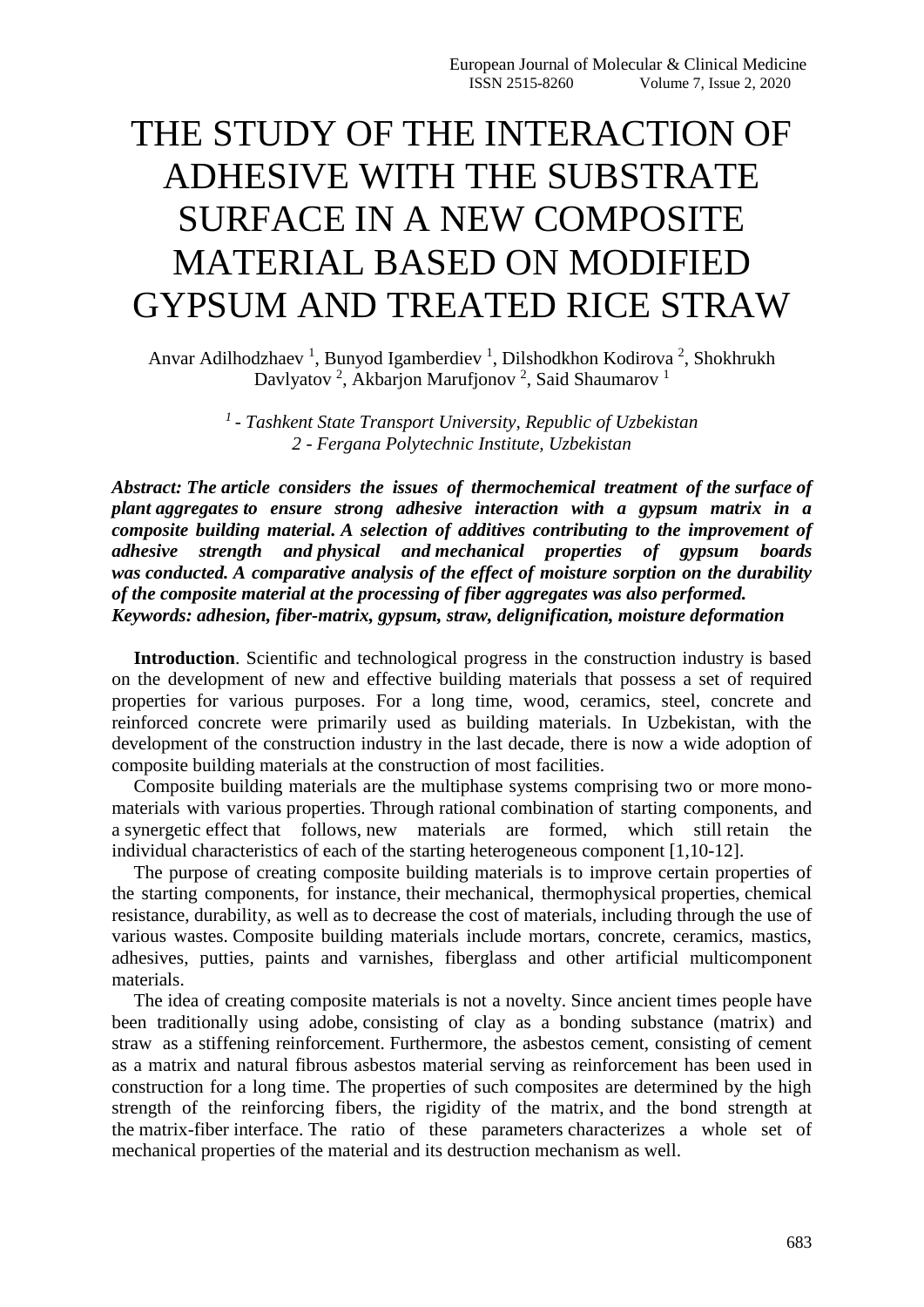In general, an adhesive interaction of fiber and matrix determines the properties of composites and their behavior during operation. The local stresses in the component reach maximum values at or near to the interface, wherein the destruction of the material usually occurs. The interface should ensure an efficient transfer of load from the matrix to the fibers.

The adhesive interaction at the interface should not break up under the action of thermal and shrinkage stresses induced either by the differences in temperature coefficient of linear expansion of the fiber and matrix or by the chemical shrinkage of the binder during its solidification [2,13-15] .

The adhesion strength depends on the binding energy, completeness of contact determined by the relief of the surface, the interphase surface energy, wetting, and other surface phenomena, as well as the conditions for forming the contact (e.g. pressure, temperature, etc.) [3-4].

Today in Uzbekistan, some enterprises have already adopted the production of gypsum fiber boards, which is a rather new composite material for the local market. Such a composite contains a recycled cellulose fiber, which is evenly distributed in the gypsum mass and serves as reinforcement. Yet, the deficiency of recycled cellulose forces local entrepreneurs to apply various manufacturing technologies and use plant-based raw materials, which greatly affects the production process, primarily the operations to ensure high adhesion of the fiber to the matrix e.g. processing of fibrous raw materials or modification of the binder. In many cases, the straw of cereal crops is used as alternative raw material due to its affordable price and availability in large quantities as required. However, similar to many organic cellulose aggregates, straw has both the inherent valuable properties and negative ones, which make it difficult to produce composites of high strength [4-5,14- 15]. The specific properties of such an organic cellulose aggregate include an increased chemical aggressiveness, significant amounts of moisture deformation and developing swelling pressure, a high degree of anisotropy, high permeability, low adhesion to the matrix, larger elasticity at mixture compaction. All of these properties adversely affect the matrix hardening, the structure formation, the strength and durability of the composite material to moisture-induced influences.

The article contains the experimental data on adhesive interaction with the substrate surface in the new composite material. Exploring the nature of the interaction is of fundamental importance for the understanding of the adhesion mechanism of fibers, in particular, straw fibers to gypsum crystals, and also for the development of solutions to enhance the adhesion between them.

First of all, there is a need to more extensively explore the catalytic effects at the adhesive - substrate interface as well as the molecular and chemical forces in the contact zone. Since the degree of negative effect of moisture deformations of the fibrous aggregate on the strength of the gypsum fiber board is largely determined by the adhesion rates of different materials (straw and gypsum), it is thus advisable to analyze the interconnection of these factors [6].

Nanazashvili I. Kh. et al. studied the adhesive properties of composite materials from waste wood and plant materials based on polymer and mineral binders [2]. According to authors the adhesive properties of wood with mineral binders depend on the tree species, the chemical composition, additives, treatment conditions, specific surface area, etc. It was found that with a decrease in the specific surface area of straw aggregate to a certain limit, the strength of the composite increased. The decrease in strength when using aggregates with coarse aggregates can be partially explained by the influence of large moisture deformations, which cause stresses in the contact zones during hardening and drying. When using a fine fraction, such a decrease can be explained by a significant decrease in the thickness of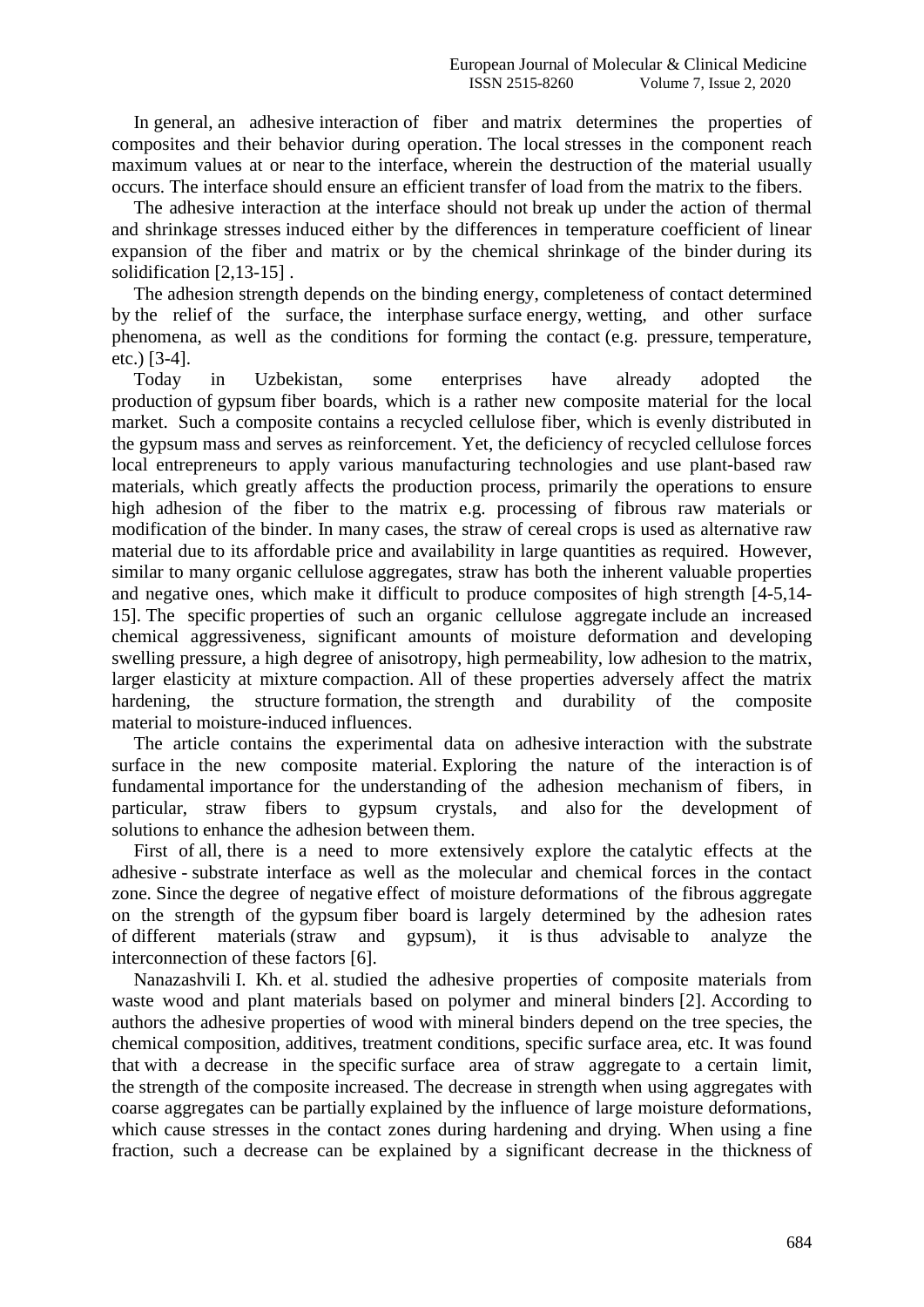the gypsum crystalline layers in the structure due to the large specific surface of the aggregate [7,16-17].

With an increase in surface roughness, the adhesion of straw with a gypsum matrix increases as well. At the same time, the increase in adhesive strength is proved to be associated with the appearance of a large number of active centers, an increase in the true contact area, and mechanical adhesion of the fiber and cavities serving as dowels and rivets of a kind [8].

The true contact area can be enlarged by removing the fat and wax layer from the straw surface and thus allowing the appearance of additional fibers and depressions. It is known, that rice straw contains from 10 to 30% of mineral components, which can be removed through the alkaline treatment. The alkali solution affects the ligno - carbohydrate complex resulting not only in the removal of the mineral component and part of the lignin, but also in the destruction of polysaccharides [9].

With regards to the abovementioned, an attempt was made to explore the regularities between improvement of raw material (straw treatment) and adhesion of the fibers to the matrix (gypsum modification). The study therefore had to achieve the following tasks:

- Ensure the maximum extraction of mineral components and lignin from the ligno carbohydrate complex of rice straw with minimal destruction of polysaccharides;

- Ensure the formation of denser gypsum crystal lattice, which increases the bonding strength at the fiber-gypsum interface.

The experimental tests were carried out using modifiers, plasticizers, desugared straw broths, mineral modifiers, which influence the hardening of the adhesive bonding of straw with gypsum to a different degree. Furthermore, the rice straw of the last year harvest containing 58 % cellulose, 14 % lignin, 5,4 % resin, 3,2 % soluble substances, 19, 4 % mineral substances and construction gypsym were used.

Dry and chopped into 12–20 mm rice straw was cooked with an aqueous solution of sodium hydroxide under the following conditions: straw – solution ratio - 1/8; NaOH concentration - 1-6%; processing temperature - 90 $\degree$  C; the duration of the temperature rise - 15 minutes; the duration of alkaline treatment - 60-240 minutes. The resulting material was washed with distilled water to a neutral medium, sieved, ground, dried and weighed. Preliminary studies on alkaline treatment of rice straw and dependence of the product yield from the alkali concentration and duration of treatment are presented in Fig. 1.



**Fig. 1. The dependence of the yield of fibrous aggregate on the alkali concentration and duration of treatment**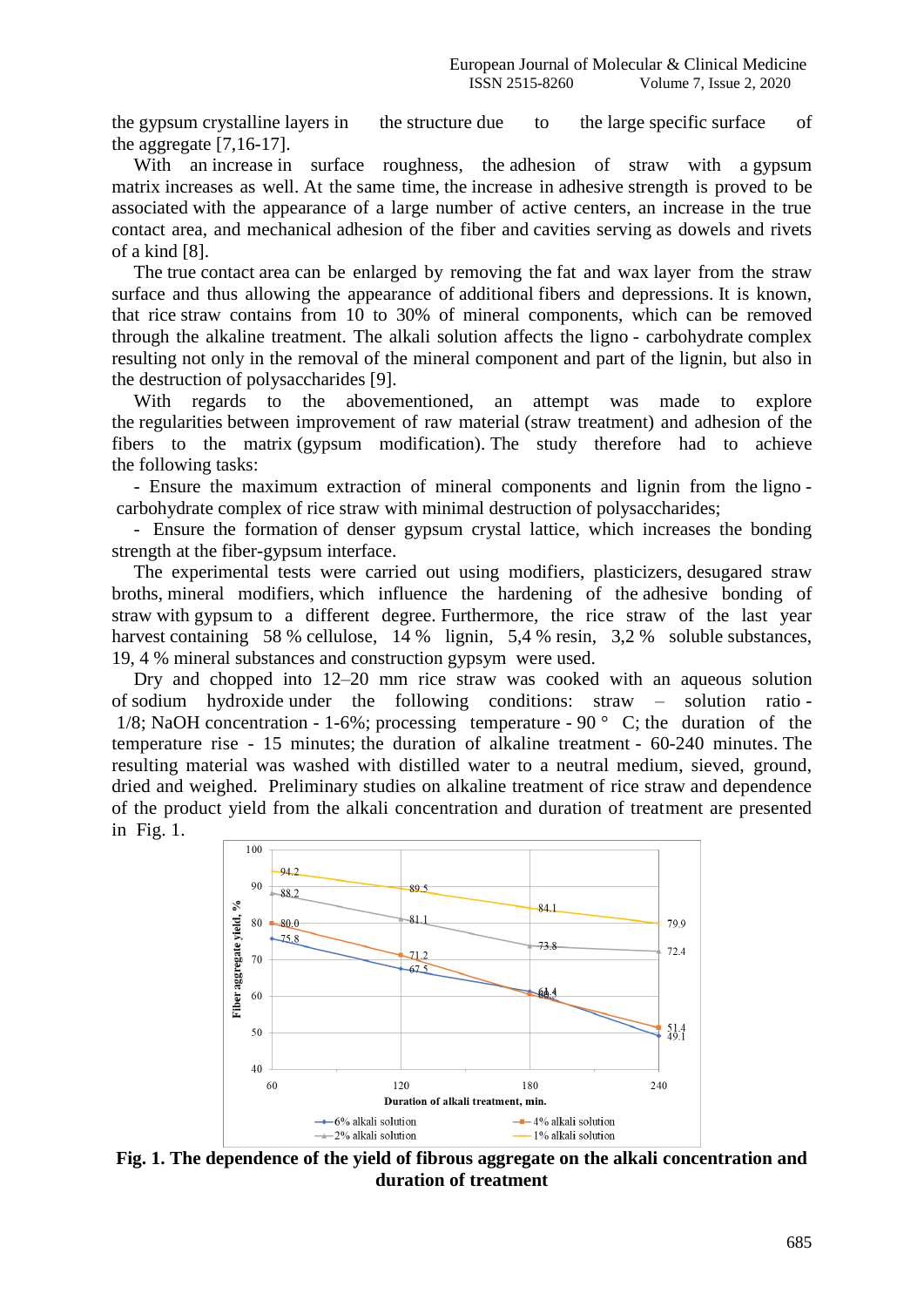The results obtained indicate a significant decrease in the product yield at the alkali concentration of 6% and treatment duration of 240 minutes (Fig. 1), therefore the further increase of the alkali concentration and treatment duration was seen as unnecessary.

The visual inspection of the material boiled in 1-2% alkaline solution indicated that treatment even with a duration of 240 min. did not result in the required yield and quality values. The analysis of the first treatment allowed to identify a range for further studies, meaning alkali concentration - from 3 to 5%, processing time - from 60 to 240 minutes.

After a series of experiments, the optimal conditions for the alkaline treatment of rice straw were identified. Based on the optimized conditions (treatment duration - 150 min; alkali concentration  $-3.5\%$ ), the material visually resembling cotton fibers with a product yield of 57.1% was obtained.

In order to study the degree of adhesion of the obtained material with a gypsum binder, the strength characteristics of specimen mixtures, which also contained various types of additives to improve the bonding strength of fiber-gypsum, since the strength of the gypsum fiber composite, in our opinion, depends on the bonding strength between adhesive and substrate.

| N <sub>0</sub> | Straw,%      | JJ<br>Additive,%         |                          |      | J                          | O/I<br>$\mathbf{v}$<br>Bending | Compressive |
|----------------|--------------|--------------------------|--------------------------|------|----------------------------|--------------------------------|-------------|
|                |              | $C - 3$                  | Frem nanogip             | W/G  | Spreading<br>$, \text{mm}$ | strength,                      | strength,   |
| $\bullet$      |              |                          | S                        |      |                            | MPa                            | MPa         |
| 1.             | 0.5          |                          |                          | 0.66 | 180                        | 3.84                           | 9.80        |
| 2.             | 0.5          | $\overline{\phantom{0}}$ | 0.2                      | 0.66 | 250                        | 4.69                           | 15.4        |
| 3.             | 0.5          | $\overline{\phantom{a}}$ | 0.4                      | 0.43 | 182                        | 4.12                           | 15.6        |
| 4.             | 0.5          | $\overline{\phantom{0}}$ | 0.7                      | 0.33 | 180                        | 4.34                           | 16.1        |
| 5.             | 0.5          | -                        | $\mathbf{1}$             | 0.43 | 250                        | 4.81                           | 17.9        |
| 6.             | 0.5          | $\overline{\phantom{a}}$ | $\overline{2}$           | 0.36 | 260                        | 6.84                           | 18.6        |
| 7.             | 0.5          | 0.7                      | $\overline{\phantom{0}}$ | 0.66 | 220                        | 4.02                           | 9.82        |
| 8.             | 0.5          | 1                        | $\overline{\phantom{a}}$ | 0.66 | 236                        | 4.02                           | 10.6        |
| 9.             | 0.5          | 1,5                      | $\overline{\phantom{0}}$ | 0.66 | 244                        | 4.02                           | 11.4        |
| 10.            | 0.5          | $\overline{2}$           |                          | 0.66 | 258                        | 6.03                           | 12.6        |
| 11.            | $\mathbf{1}$ | $\overline{\phantom{0}}$ | $\overline{\phantom{0}}$ | 0.72 | 171                        | 3.35                           | 8.24        |
| 12.            |              | $\overline{\phantom{a}}$ | 0.2                      | 0.72 | 245                        | 3.68                           | 10.8        |
| 13.            |              | $\overline{\phantom{0}}$ | 0.4                      | 0.48 | 172                        | 4.98                           | 12.6        |
| 14.            | 1            | -                        | 0.7                      | 0.36 | 171                        | 4.98                           | 16.1        |
| 15.            |              | -                        | 1                        | 0.48 | 244                        | 4.01                           | 11.8        |
| 16.            | 1            | $\overline{\phantom{0}}$ | $\overline{2}$           | 0.40 | 249                        | 4.82                           | 13.5        |
| 17.            |              | 0.7                      | $\overline{a}$           | 0.72 | 212                        | 3.54                           | 9.60        |
| 18.            |              | 1                        |                          | 0.72 | 218                        | 3.98                           | 9.80        |
| 19.            | 1            | 1,5                      |                          | 0.72 | 232                        | 4.64                           | 10.4        |
| 20.            |              | $\overline{2}$           | $\qquad \qquad -$        | 0.72 | 238                        | 5.40                           | 12.6        |

*Table 1: The effect of additives on the characteristics of the gypsum-fiber mixture*

The data analysis leads to several conclusions:

- adhesive strength depends on the gypsum paste density and its chemical activity, while the higher is the viscosity of the solution, the lesser it can penetrate into the straw pores.

- additives reduce the water demand of the mixture, which leads to the increase of the matrix density, and as a consequence, to the increased strength of dry material.

When mixing with the additives that increase the density of the gypsum matrix and the strength of gypsum-fiber interaction the rate of compressive strength of gypsum fiber composites significantly increased, and this indirectly indicates that without additives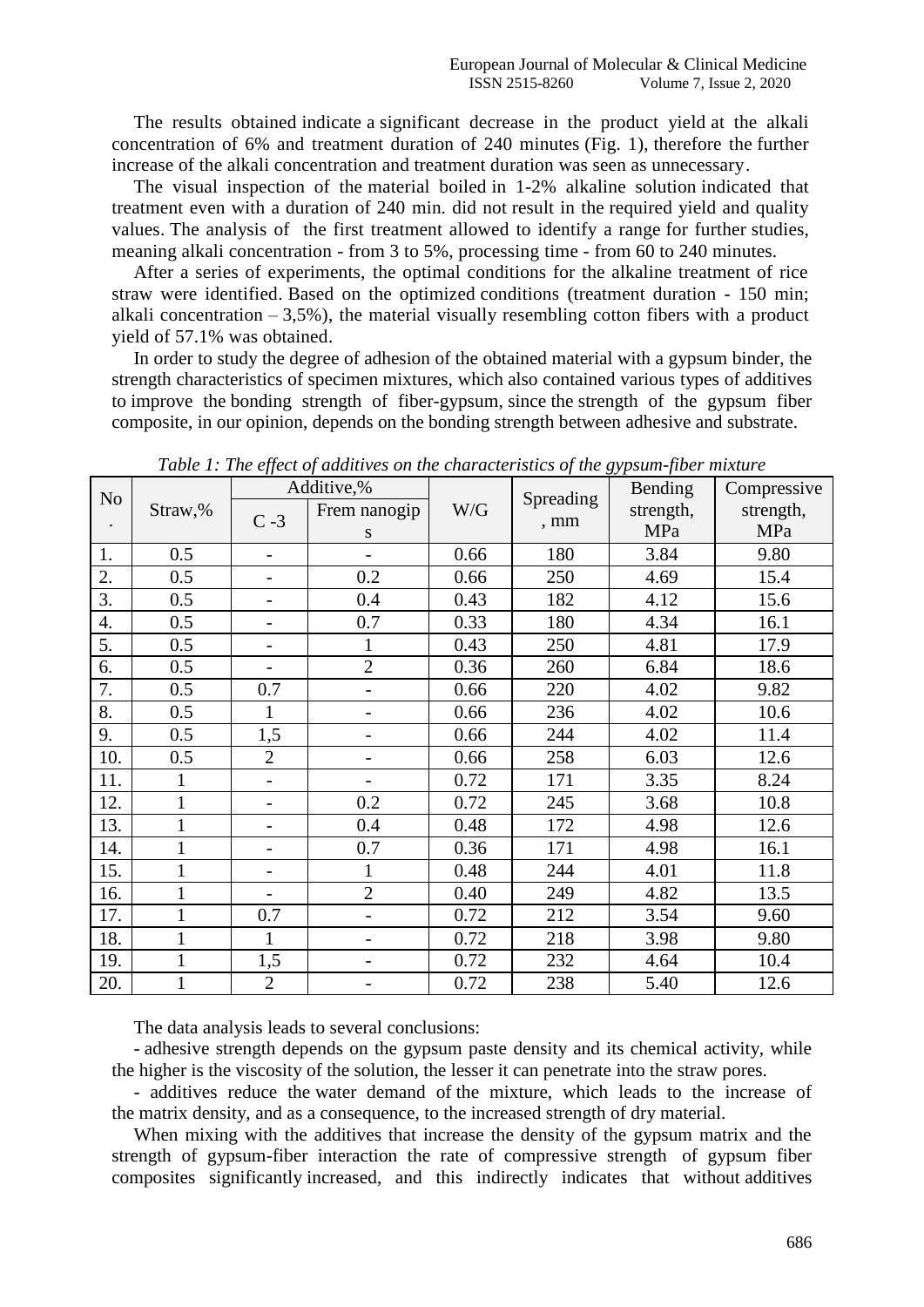bulk and moisture deformation may lead to destructive processes occurring in the board during its hardening.

The experimental studies show the "FremNanogips" additive for gypsum mixtures (manufactured by JSC "Plant of additives and lubricants "FRAME") to be the most effective for the formation of specimens, which have the high degree of adhesion throughout storage. Increased adhesive strength of specimens is the result of the increased density of the gypsum crystal lattice, which ensures a more solid bonding with a fiber surface.

It is assumed that the adhesive interaction between straw and gypsum results from the interaction of ion calcium formed during hardening of the gypsum paste in the contact zone with the polar functional groups of straw components such as cellulose, lignin, and hemicellulose.

The bonding forces between the gypsum paste and the straw cell walls can be explained by the adsorption theory of adhesion. It is known that the constituent parts of the straw - the cellulose in the first place, are characterized by the structural polarization (i.e. the surface of the molecular chains of the cellulose, hemicellulose and lignin carry a negative charge) and therefore should be well connected with polar substances. Furthermore, the treated straw fibers contain a small amount of water-soluble extractive substances, which reduces the humidity of deformation in the contact zones [8, 11-15].

Does the strength of the obtained gypsum fiber specimens increase due to a decrease in the moisture deformations of the fiber aggregate? Assumingly it may be achieved owing to the reduced negative charge of straw fibers induced by the hot alkali treatment and blocking of polar groups, the hydroxyl ones in the first place, which are located on the surface of the cellulose molecular chains, hemicellulose and lignin of the fiber aggregate. With the aim to confirm these considerations, the effect of moisture on gypsum fiber specimens was analyzed.

The following method was applied to measure the moisture sorption. Pre-dried to constant weight the gypsum fiber specimens with aggregates from the conventional rice straw and heat-treated in alkali solution rice straw (in the manner described above) were placed in desiccators. The vapor-air medium in the desiccators was created artificially using a chemical solution of sulfuric acid of various concentrations, providing a relative humidity of 40 - 96 %. The humidity level in specimens was measured by weighing every two weeks during the first 2 months, and then every week until a constant specimen weight on the scale was achieved.

The experimental results are shown in the diagram (Fig. 2 ). The moisture sorption of all specimens reaches 2,5 % in a desiccator at a relative air humidity of 40%. The moisture sorption rate of untreated straw specimens is 22 % higher compared with the treated straw specimens and makes up 3,5 % at a relative air humidity of 60%. The moisture sorption of gypsum fiber material from the treated straw makes up 6,4 % at a humidity of 90%, while the moisture content of untreated straw specimens increases by 8,0 %. The relative air humidity of 96 % causes an increase in the moisture sorption of conventional straw specimens to 15,1 %, which is 33 % higher than that of the treated straw specimens  $(10, 2\%)$ .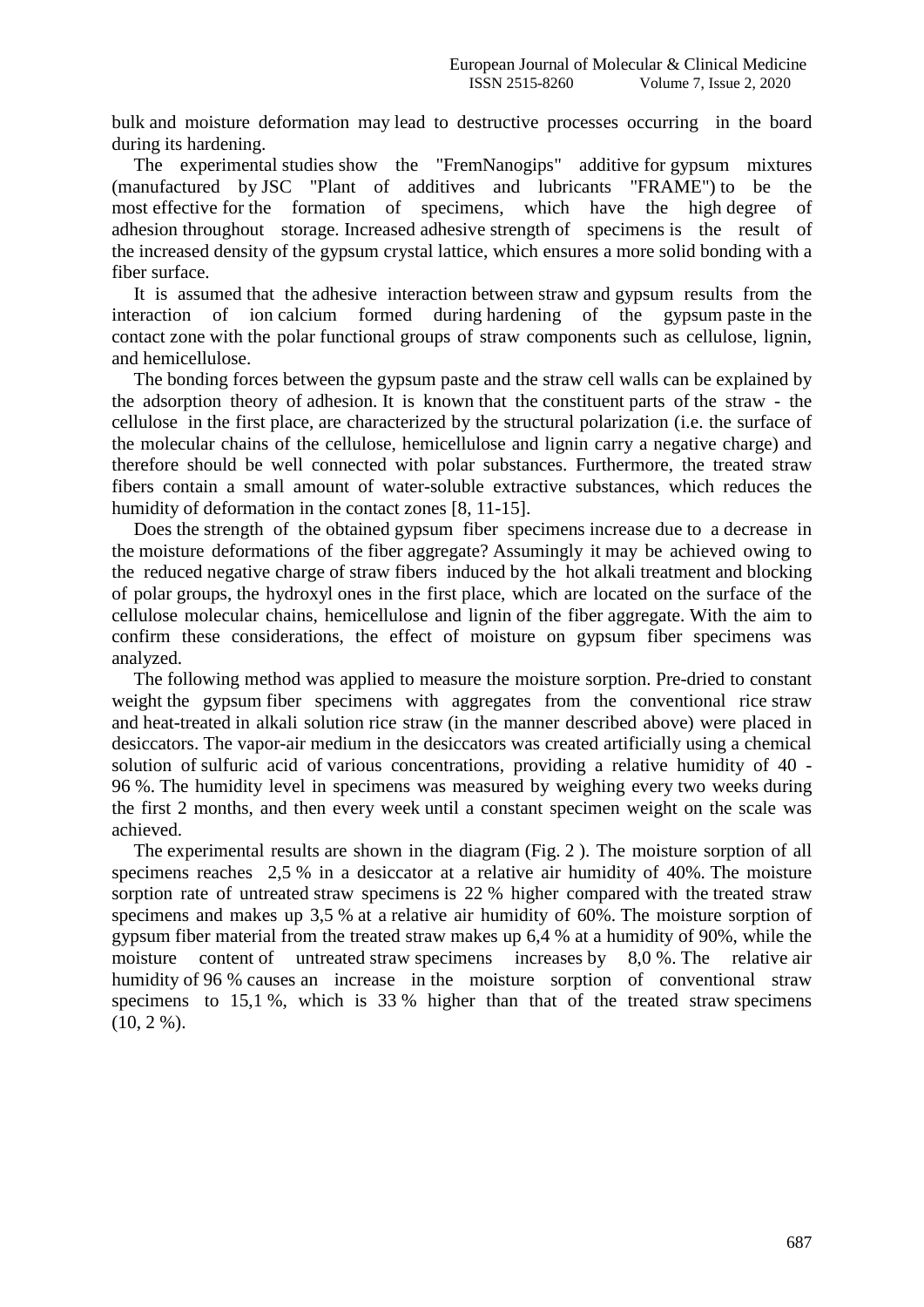

**Fig.2. Water vapor sorption isotherms of gypsum fiber composites**

Data analysis shows that heat treatment of rice straw with the alkaline solution reduces the water absorption of gypsum fiber composites. The rationale for such operation is determined by the polar nature of this particular high molecular compound. The increase in the hydrophobicity of heat-treated straw fibers is caused by the blocking of adsorbtion-active hydroxides of cellulose macromolecules and other straw components due to the hydrogen bonds established between metal groups and straw hydroxides.

The experimental studies lead to the following conclusions:

- the adhesive strength between the straw and gypsum depends on the specific surface of the aggregate, aggregate shape coefficient, the roughness of the fibrous aggregate, the chemical activity of the composite components, water/gypsum ratio, amounts of chemical additives, level of transformation processes of the structural and chemical characteristics in the straw in the course of its thermochemical processing;

- at high level of ambient humidity the untreated straw-based composite materials may reach the moisture sorption index equal to 15,1 %, that may lead to lower operational characteristics in the future and may cause destruction of wall panels and structures in general.

Our studies suggest an effective method for the complex preparation of the fiber aggregate by the preliminary heat treatment in alkaline solution followed by mixing with gypsum and modifier, which in turn reduces the paste viscosity and contributes to the clogging of open pores and depressions in the aggregate and thus ensures the high degree of adhesion of the matrix and aggregate.

## **References**

- [1] Building materials. Materials Science. Technology of construction materials: a textbook for high schools / V.G. Mikulsky [et al.]; E d s . V.G. Mikulsky, G.P. Sakharov. - [5th ed., Ext. and rev.]. - M .: ACB Publishing House, 2011.
- [2] Nanazashvili I. Kh. Building materials from wood-cement composition / I. Kh . Nanazashvili - Leningrad " Stroyizdat ", 1990 - 414 p.
- [3] Freudin AC Strength and durability of adhesive joints. Moscow, "Chemistry", 1981, p p . 115-122